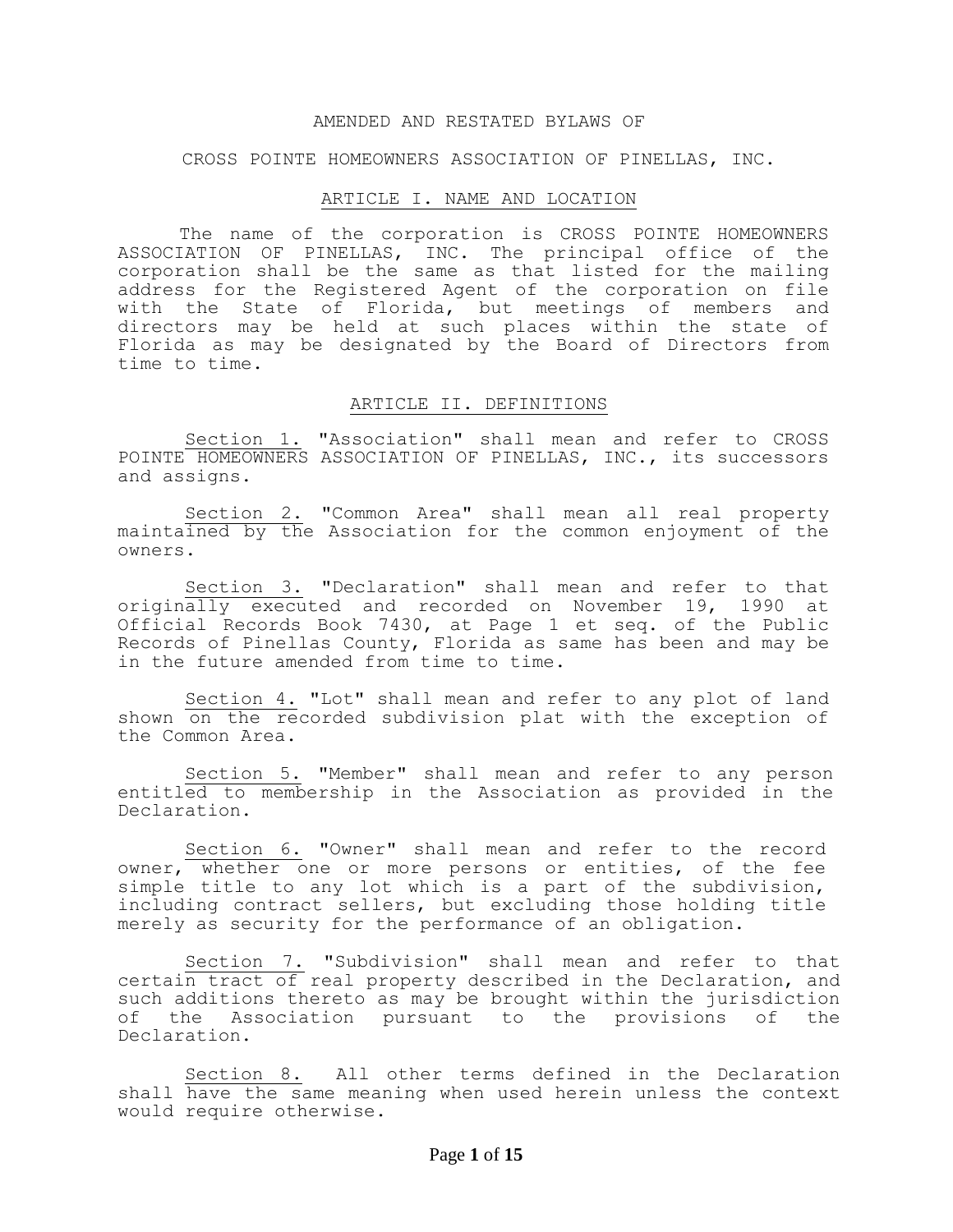## ARTICLE III. MEETINGS OF MEMBERS

Section 1. Annual Meetings. The annual meeting of members shall be held in the month of December of each year on a date and time as may be set by the Board of Directors from time to time. The election of Directors, to the extent an election is necessary, shall be held in conjunction with the annual meeting.

Section 2. Special Meetings. Special meetings of members may be called at any time by the President or by the Board of Directors, or on written request of members who are entitled to vote one-fourth of all the voting interests.

Section 3. Notice of Meetings. Written notice of each meeting of the Members shall be given by, or at the direction of, the Secretary or person authorized to call the meeting. Such notice shall specify the place, day and hour of the meeting, and, in the case of a special meeting, the purpose(s) of the meeting.

(a) Notice of all meetings shall be given at least fourteen (14) days in advance to each Member, either by mailing or hand delivering a copy of such notice, postage prepaid, addressed to the Member's address last appearing on the books of the Association. Notice may also be provided electronically, in accordance with the Florida Statutes, to those Members who agree in writing to receive notice in this form.

(b) Delivery of notice pursuant to subsection (a) to any co-owner of a Lot shall be effective upon all such co-owners of such Lot, unless a co-owner has requested the Secretary in writing that notice is given such co-owner and furnished the Secretary with the address to which such notice may be sent or delivered.

Section 4. Quorum. The presence at the meeting, in person or by proxy, of members entitled to cast at least thirty percent (30%) of the votes of the total voting interests of the Association shall constitute a quorum. If a quorum is not present at any meeting or if the need to continue the meeting for any reason should arise, the members entitled to vote thereat shall have power to adjourn the meeting to a later date, time, and/or place without notice other than announcement of the later date, time, and place at the meeting prior to adjourning same. If a new record date is fixed for purposes of determining those persons entitled to vote, then notice of the new date, time, and place of the continued meeting shall be given to persons who are entitled to vote and are members as of the new record date but were not members as of the previous record date.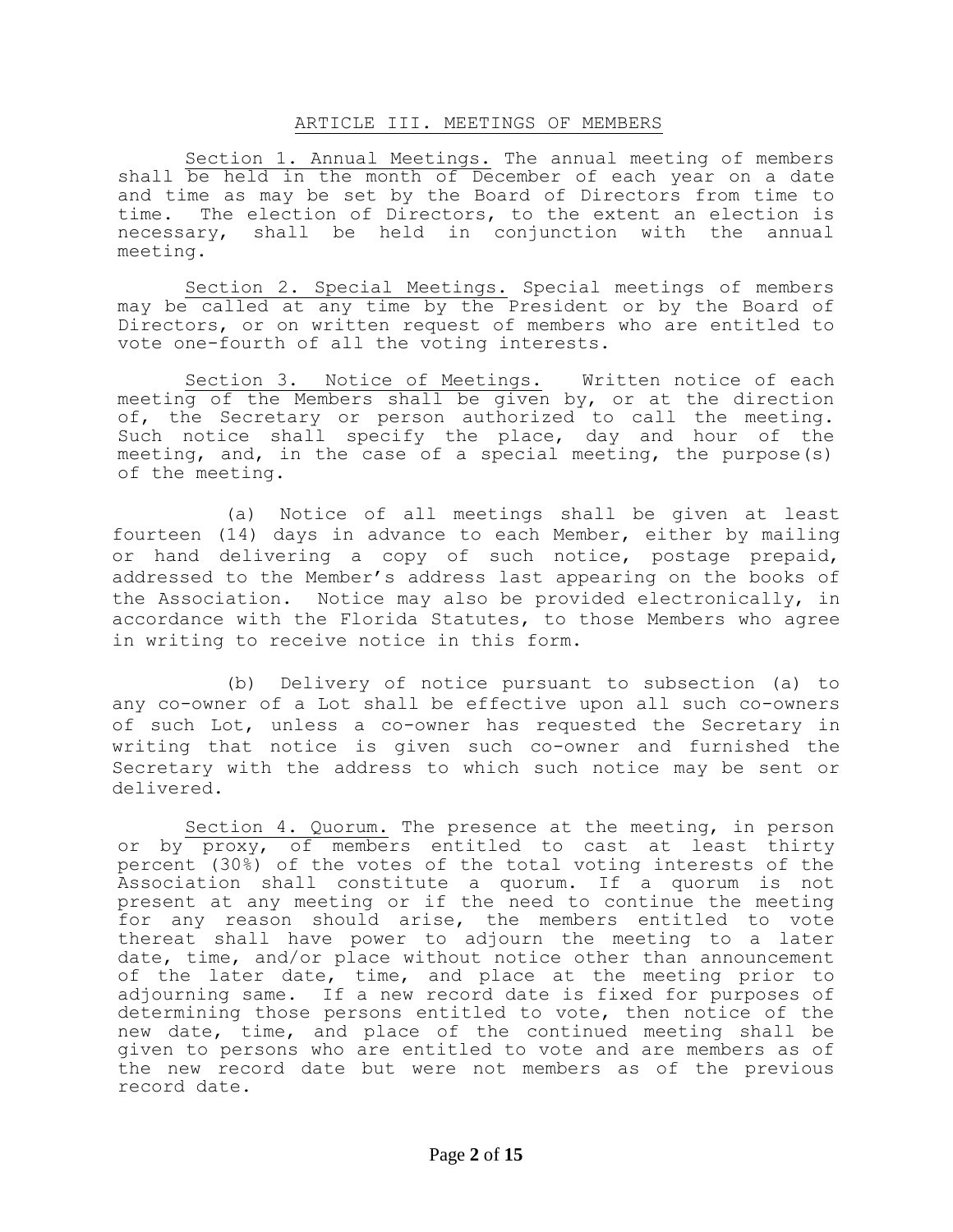Section 5. Proxies. At all meetings of members, each member may vote in person or by proxy unless such member's voting rights have been suspended. All proxies shall be in writing and filed with the Secretary. The proxy shall state the date, time, and place of the meeting for which it was given and must be signed by the authorized voter and dated. The proxy is only valid for the meeting for which it was given and any lawful continuation(s) of that meeting. Proxies shall be revocable by the person who executed same, and the proxy of any owner shall automatically terminate on conveyance by him or her of his or her lot or ninety (90) days after the date of the meeting for which it was originally given, whichever shall occur first.

Section 6. Voting Members. If a Lot is owned by one person, his or her right to vote shall be established by the record title to the Lot. If a Lot is owned by a corporation or other entity, the officer, agent or employee thereof entitled to cast the vote of the corporation or other entity therefore shall be designated in a certificate for this purpose signed by the President or a Vice President of a corporation or manager or other authorized agent of the entity, and filed with the Secretary of the Association. With regard to a Lot owned by more than one (1) person, any of the joint owners may vote on behalf of such Lot, but in no event shall more than one (1) vote be cast for a particular Lot.

Section 7. Waiver of Notice. Any Member may waive notice of any annual or special meeting of Members by a writing signed before, at, or after such meeting. Attendance by a Member, or his or her designated proxy, at a meeting shall also constitute a waiver of notice of the time, place and purpose of the meeting.

## ARTICLE IX. BOARD OF DIRECTORS TERM OF OFFICE; REMOVAL; AND COMPENSATION

Section 1. Number. The affairs of the Association shall be managed by a Board of five (5) Directors who shall be members of the Association.

Section 2. Term of Office. At the first annual election immediately following the adoption of these Amended and Restated Bylaws, instead of electing just one (1) Director, three (3) Directors shall be elected, one Director for a term of one year, one Director for a term of two years, and one Director for a term of three years (the individual with the highest number of votes shall serve three years, the individual with the second highest number of votes shall serve two years, and the individual with the third highest number of votes shall serve one year); at the first annual meeting thereafter, the members shall elect two Directors for a term of three years; at the next annual meeting, the members shall elect two Directors for a term of three years; and at the following annual meeting, the members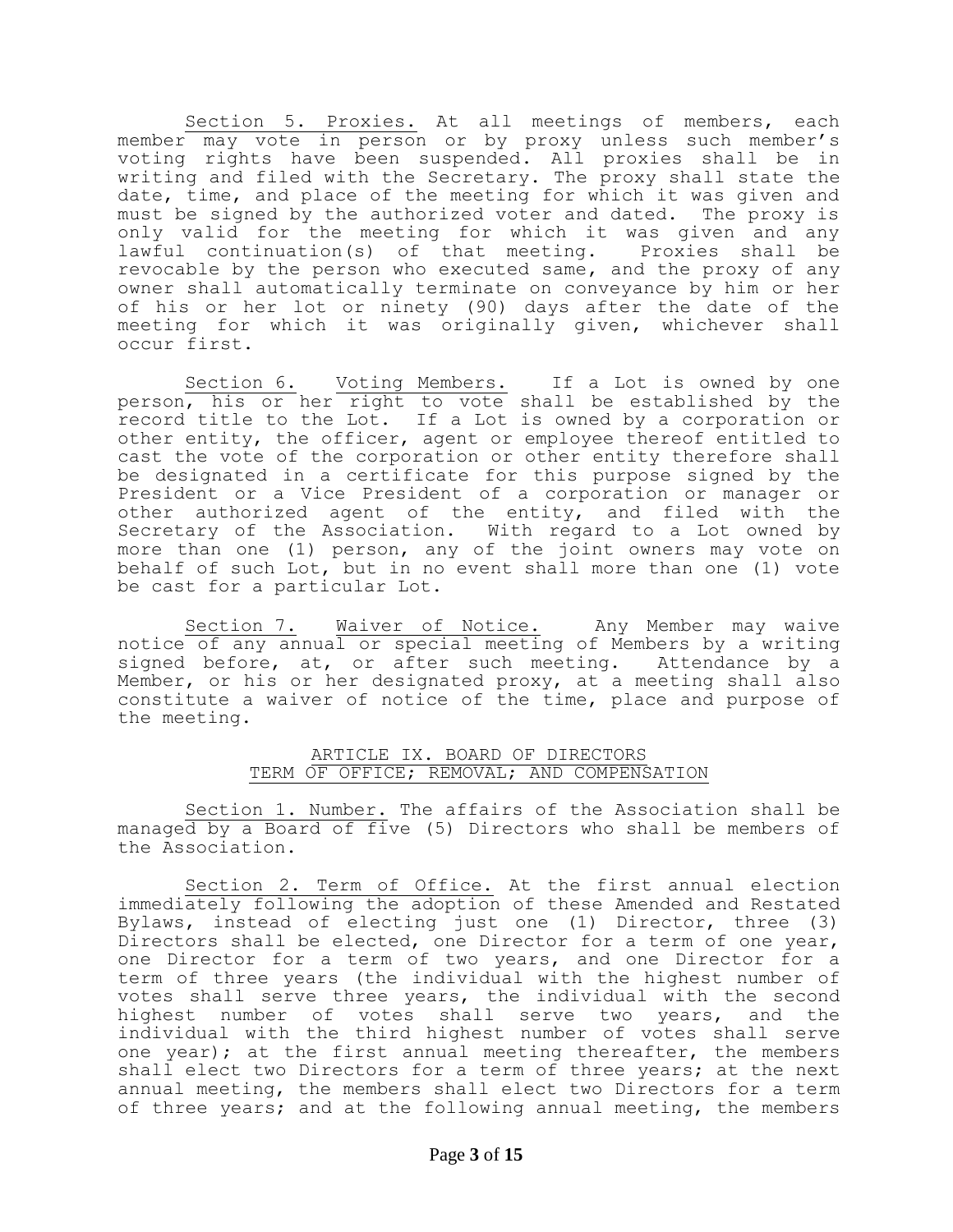shall elect one Director for a term of three years. Every third year only one Director shall be elected instead of two so that there are five (5) Directors, each serving a three (3) year term, in a staggered manner. No Director shall serve more than six (6) consecutive years.

Section 3. Removal. Any Director may be removed from the Board, with or without cause, by a majority vote of the total voting interests of the Association and his or her replacement shall be elected or appointed pursuant to Section 720.303(10) of the Florida Statutes and rules adopted by the Division governing recall and the filling of vacancies caused by recall, as same may be amended from time to time.

Section 4. Filling Vacancies. In the event of death, resignation, or removal of a Director, other than by recall, his or her successor shall be selected by the remaining members of the Board of Directors, even if less than a quorum or a single Director, and he or she shall serve for the unexpired term of his predecessor.

Section 5. Compensation. No Director shall receive compensation for any service he may render to the Association. However, any Director may be reimbursed for his actual expenses incurred in the performance of his duties.

Section 6. Ineligibility to Serve. Any member who is more than ninety (90) days delinquent in the payment of any fee, fine, or other monetary obligation due to the Association, as well as any person who has been convicted of any felony in this state or in a United Stated District or Territorial Court, or has been convicted of any offense in another jurisdiction which would be considered a felony if committed in this state, unless such individual's civil rights have been restored for at least 5 years as of the date on which such person seeks election, shall not be eligible to serve on the Board of Directors. Co-owners of a lot may (1) be elected by the membership to serve simultaneously or (2) may fill vacant seats and serve simultaneously where there were not enough candidates running to require an election; however, co-owners may not be appointed to the Board of Directors to fill vacancies unless there is no one else willing and qualified to serve.

## ARTICLE V. BOARD OF DIRECTORS NOMINATION AND ELECTION

Section 1. Nomination. Any member may nominate himself or herself in advance of the annual meeting or may nominate himself or herself from the floor at the annual meeting and any member is eligible to run, except as otherwise provided herein.

Section 2. Election Procedure. Nominations for election to the Board of Directors shall be made by a Notice of Intent to run for the Board, which is to be submitted by any interested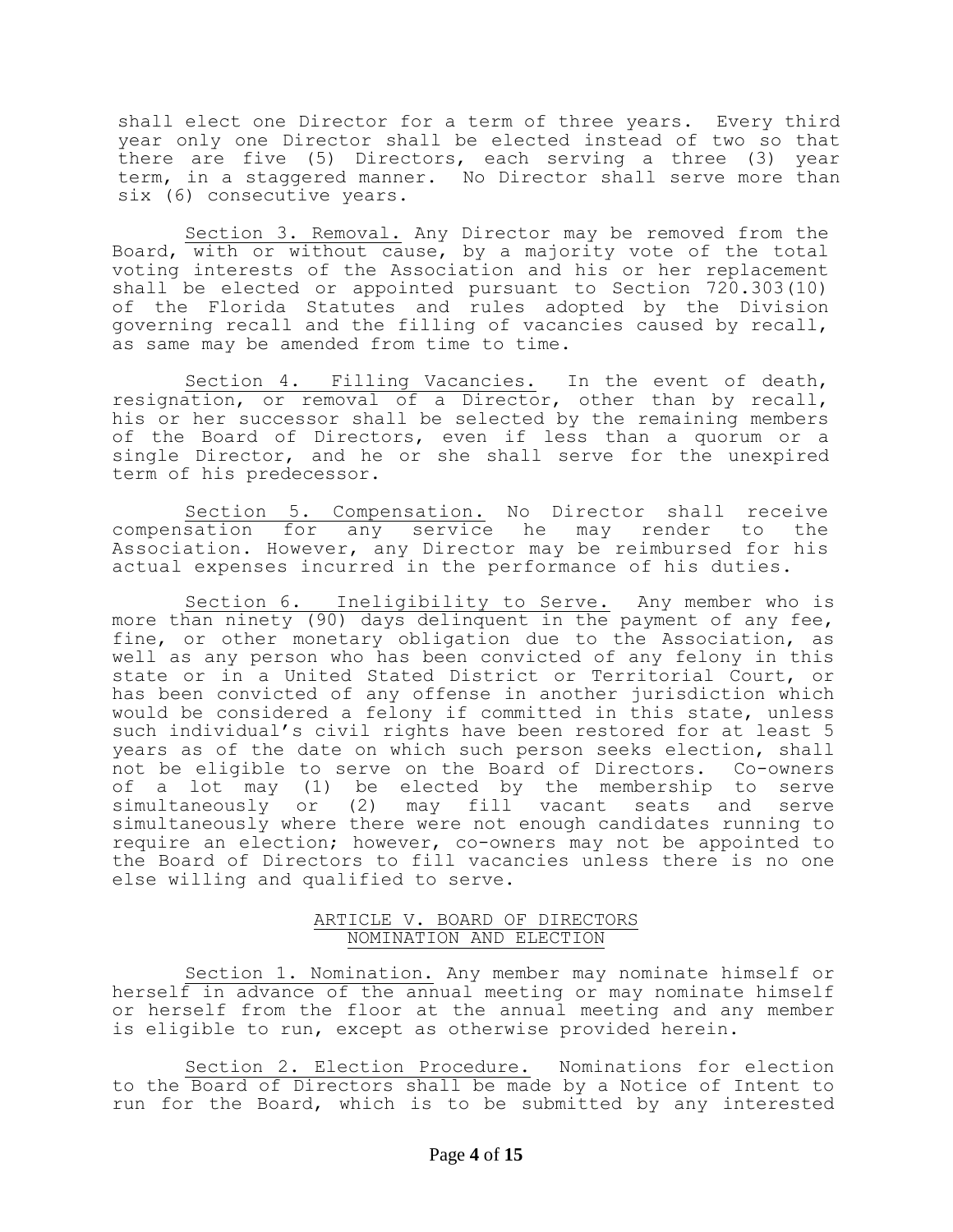candidate, or by nomination from the floor at the annual meeting. A letter will be sent to all Members at least 45 days prior to the election, along with a Notice of Intent form, giving 15 days from the date of the letter within which to nominate themselves or another eligible person (subject to acceptance of such nomination) in order to be placed on the ballot in advance of the meeting. The Notice of Intent to run must be received by the Board of Directors no less than thirty (30) days prior to the date of the annual election in order to be included as a pre-printed name on the ballot. This shall not in any way limit or prohibit a Member from nominating himself or herself from the floor at the annual meeting.

(a) Upon request of a candidate who is nominated, the Association shall also include in the mailing to the owners an information sheet, no larger than 8-1/2" x 11", with wording on only one side of the page, setting forth any information that the candidate wishes for the membership to be aware of. This information sheet must be furnished to the Association at least twenty (20) days prior to the date of the election in order to be included in the mailing for the election. The Association will have no liability or responsibility with regard to the contents of any information sheets prepared by the candidates.

(b) All elections to the Board of Directors shall be made on a ballot, which is to be completed by the eligible voter, or alternatively the eligible voter may provide a proxy to another member for purposes of voting at the election meeting. In order to be valid, the ballot must be completed by an authorized voting member or their proxy holder and placed in an inner ballot envelope, and then the inner envelope is to be placed in an outer envelope which must have the address and signature of the authorized voter or his or her proxy on the exterior of the envelope, in order to preserve the secrecy of the ballot. The outer envelopes will be verified and opened at the annual meeting, but only after nominations from the floor have been taken and balloting has been closed. The ballots contained in the inner envelope will then be handled so as to preserve the secrecy of the election process. The ballot shall (a) describe the vacancies to be filled; (b) set forth the names of those persons who have timely submitted a Notice of Intent for such vacancies in alphabetical order; and (c) contain space for write-in candidates (subject to these persons being nominated from the floor at the annual meeting); and shall be mailed to the Members at least fifteen (14) days in advance of the date of the annual meeting or election.

(c) As required by Section 720.303 of the Florida Statutes, nominations will also be taken from the floor at the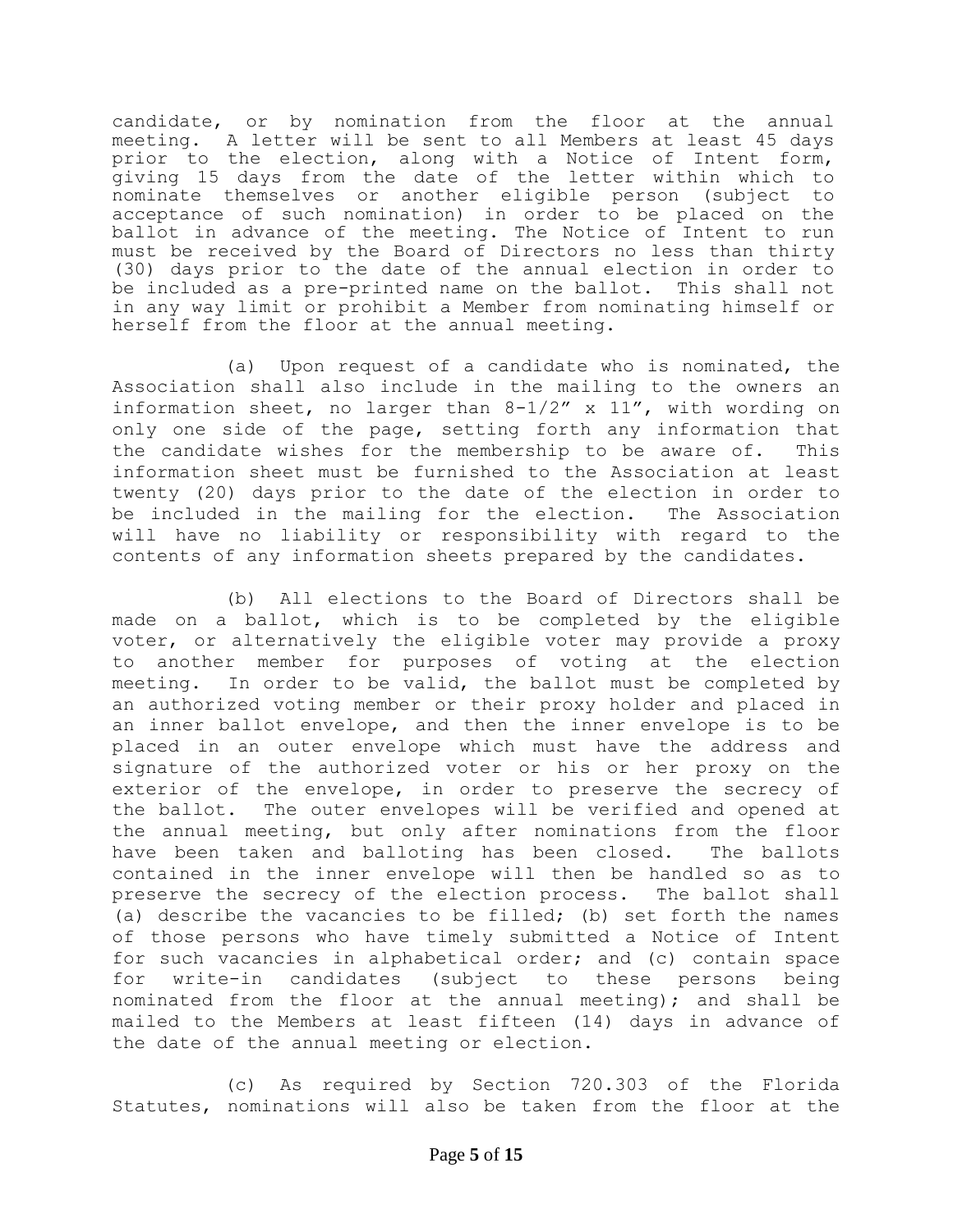annual meeting. Following the closing of any nominations from the floor, Members will have the opportunity to take back a previously submitted outer envelope containing a ballot, and change their vote, until such time as a motion to close the balloting is adopted by the Members represented at the meeting. At the election of Directors by Members, the Members or their proxies may cast as many votes as they are entitled under the Declaration with respect to each vacancy. All votes will be cast by secret ballot, unless the person(s) casting the vote waive the right to a secret ballot. Cumulative voting shall not be permitted. The candidates receiving the largest number of votes shall be elected.

(d) If there are fewer candidates than vacancies to be filled, the candidates who have been nominated shall be automatically elected to fill vacancies, and the remaining vacancies shall be filled by appointment by the newly constituted Board, including the new board members who have automatically assumed a position on the Board.

(e) In the event of a tie vote, a runoff election shall be held with fourteen (14) days notice to the Members, pursuant to a written ballot which is to be submitted at or prior to the special membership meeting to be held for this purpose unless one candidate steps down.

# ARTICLE VI. BOARD OF DIRECTORS MEETINGS

Section 1. Regular Meetings. Regular meetings of the Board of Directors shall be held with forty-eight (48) hours posted notice (except in the event of an emergency), at such place, date and hour as may be fixed from time to time by resolution of the Board. In the event the regular date for the meeting falls on a legal holiday, such meeting shall be held at the same time on the next following day which is not a legal holiday.

Section 2. Special Meetings. Special meetings of the Board of Directors shall be held when called by the President of the Association, or by any two Directors, after not less than three days' notice to each Director and no less than forty-eight (48) hours posted notice, except in the event of an emergency. Written notice of any meeting at which an assessment will be levied or rules and regulations affecting lot use will be adopted shall include a statement that assessments will be considered and the nature of the assessments or that rules and regulations affecting lot use will be considered and shall be mailed, delivered, or electronically transmitted to the members at their addresses as they appear in the membership roll book and posted at least fourteen (14) days before the meeting.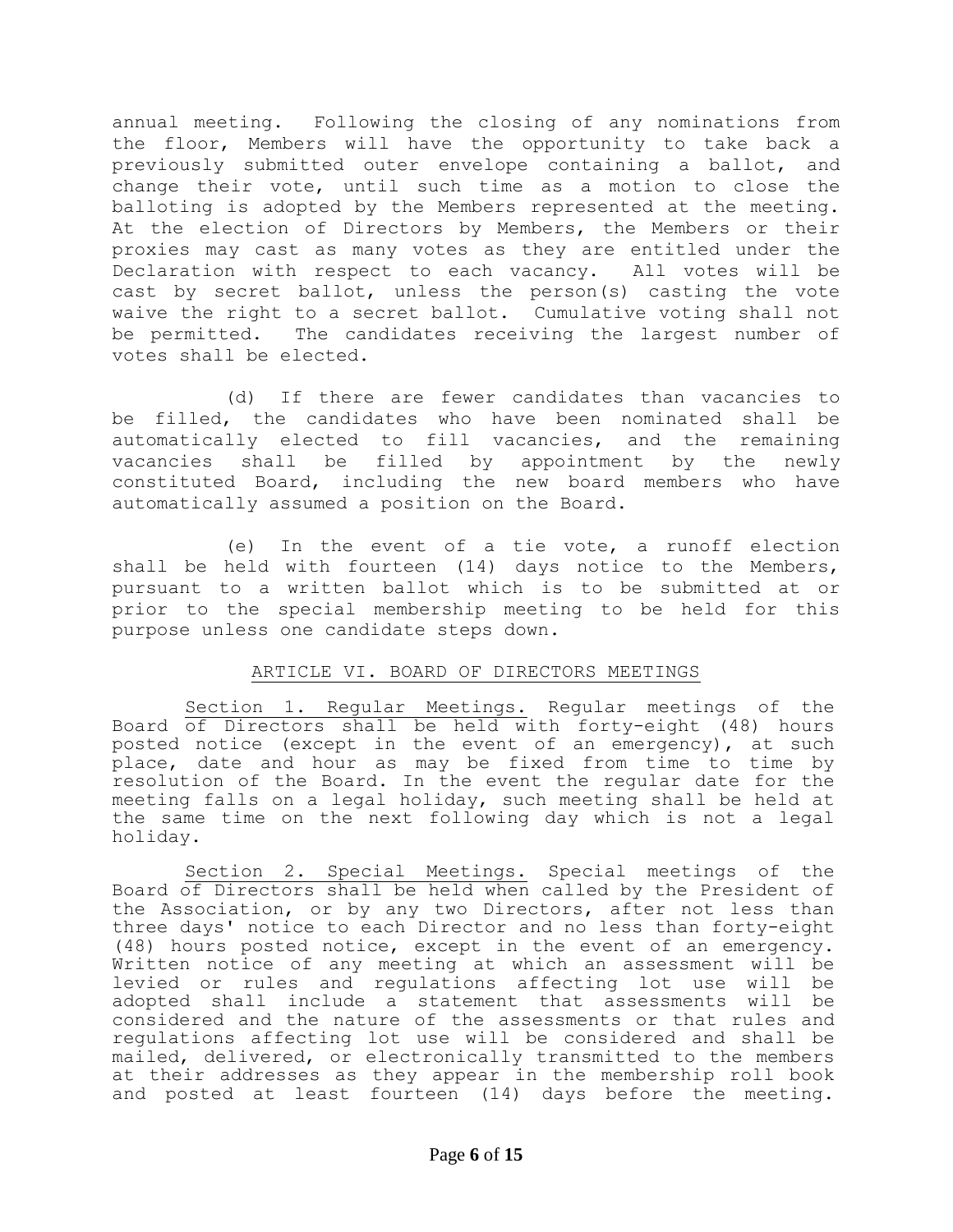Electronic notice may only be given in lieu of mailed or delivered notice where the member has consented in writing to receiving electronic notice.

Section 3. Quorum. A majority of the Directors shall constitute a quorum for the transaction of business. Every act performed or decision made by a majority of Directors present at a duly held meeting in which a quorum is present shall constitute the act or decision of the Board.

Section 4. Open to Members. All board meetings shall be open to the members, with the exception of meetings between the Board and an attorney representing the Association to discuss proposed or pending litigation or board meetings held to discuss personnel matters, either of which may be closed to the members.

# ARTICLE VII. GENERAL TO BOARD MEETINGS AND MEMBERSHIP MEETINGS

The Board of Directors may make such rules and regulations, as deemed advisable in the sole and absolute discretion of the Board of Directors, to govern the conduct of Board of Director and membership meetings, including but not limited to the videotaping of meetings and speaking at meetings.

Section 1. Taping of Meetings. Any member of the Association may audio or video record any regularly scheduled meeting of the Board of Directors with a minimum of forty-eight (48) hours notice to the President of the Association. Set up of all equipment must occur at least one half hour prior to the beginning of said meeting. The President, Secretary, and the Property Manager are the only persons permitted to be seen on camera. Video and audio taping may occur as long as there is no interruption to the meeting. No taping of meetings may be broadcast in any form at any time.

Section 2. Members Speaking at Meetings. A member of the Association may speak at a Board meeting or membership meeting regarding any item on the agenda for a total of no more than three minutes; however the member must sign in prior to the beginning of the meeting and indicate a desire to speak. This rule is not in effect during any open floor discussion at a meeting.

# ARTICLE VIII. BOARD OF DIRECTORS POWERS AND DUTIES

Section 1. Powers. The Board of Directors shall have the power to:

(a) Adopt and publish rules and regulations governing the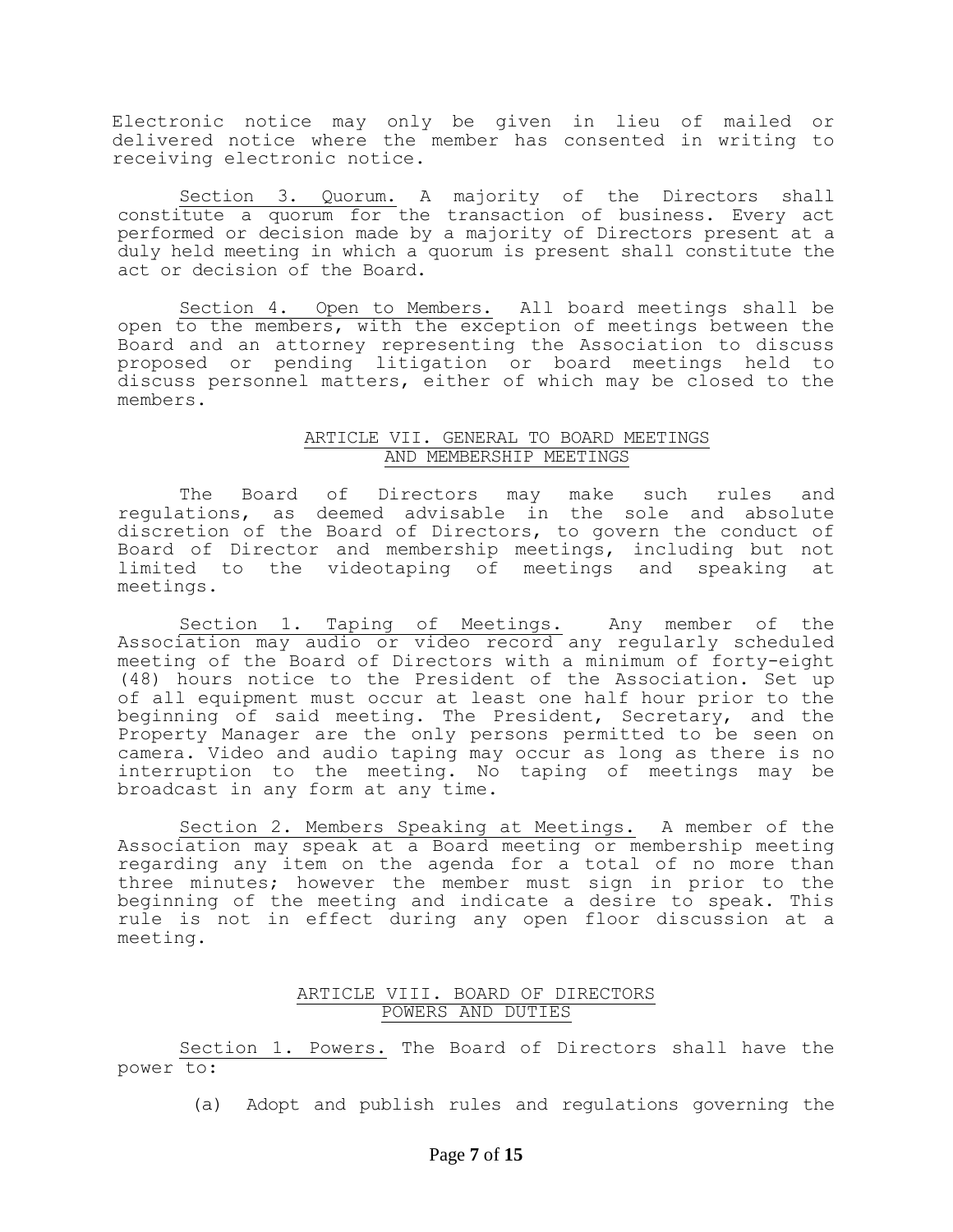use of the Common Areas and facilities and the individual Lots including the personal conduct of the members and their guests thereon; and to establish penalties for infractions of such rules and regulations;

(b) Suspend the voting rights of any member who is more than ninety (90) days delinquent in the payment of any monetary obligation due the Association. Any voting interest which has been suspended by the Association shall not be counted towards the total number of voting interests for any purpose, including, but not limited to, the number of voting interests necessary to constitute a quorum, the number of voting interests required to conduct an election, or the number of voting interests required to approve any action under Florida law or the Declaration, the Articles of Incorporation, or these Bylaws. Any action to suspend voting rights shall be taken at a duly noticed board meeting and the member shall be notified in writing of the suspension of his or her voting rights. The suspension ends upon full payment of all obligations currently due or overdue to the association;

(c) Suspend the rights of any member, or the member's tenant, guest, or invitee, to use Common Areas and facilities where the member is more than ninety (90) days delinquent in the payment of any monetary obligation due the Association. Suspension of use rights shall not interfere with vehicular ingress and egress of a member or a member's tenant or his or her ability to park. Any action to suspend use rights shall be taken at a duly noticed board meeting and the member and, if applicable, the member's tenant, guest, or invitee, shall be notified in writing of the suspension of his or her use rights. The suspension ends upon full payment of all obligations currently due or overdue to the association;

(d) To suspend, for a period of sixty (60) days, the rights of any member, or the member's tenant, guest, or invitee, to use Common Areas and facilities for the failure of the member or the member's occupant, licensee, or invitee to comply with any provision of the Declaration, these Bylaws, or reasonable rules and regulations of the Association. Suspension of use rights shall not interfere with vehicular ingress and egress of a member or a member's tenant or his or her ability to park. Any action to suspend use rights for a violation of the Declaration, these Bylaws, or reasonable rules and regulations of the Association shall be exercised only after giving at least fourteen (14) days' notice to the person sought to be suspended and an opportunity for a hearing before a committee of at least three members appointed by the Board of Directors who are not officers, directors, or employees of the Association, or the spouse, parent, child, brother, or sister of an officer, director, or employee. If the person sought to be suspended does not exercise his or her right to be heard, the Board of Directors may proceed with suspension without a vote of the committee. If the person sought to be suspended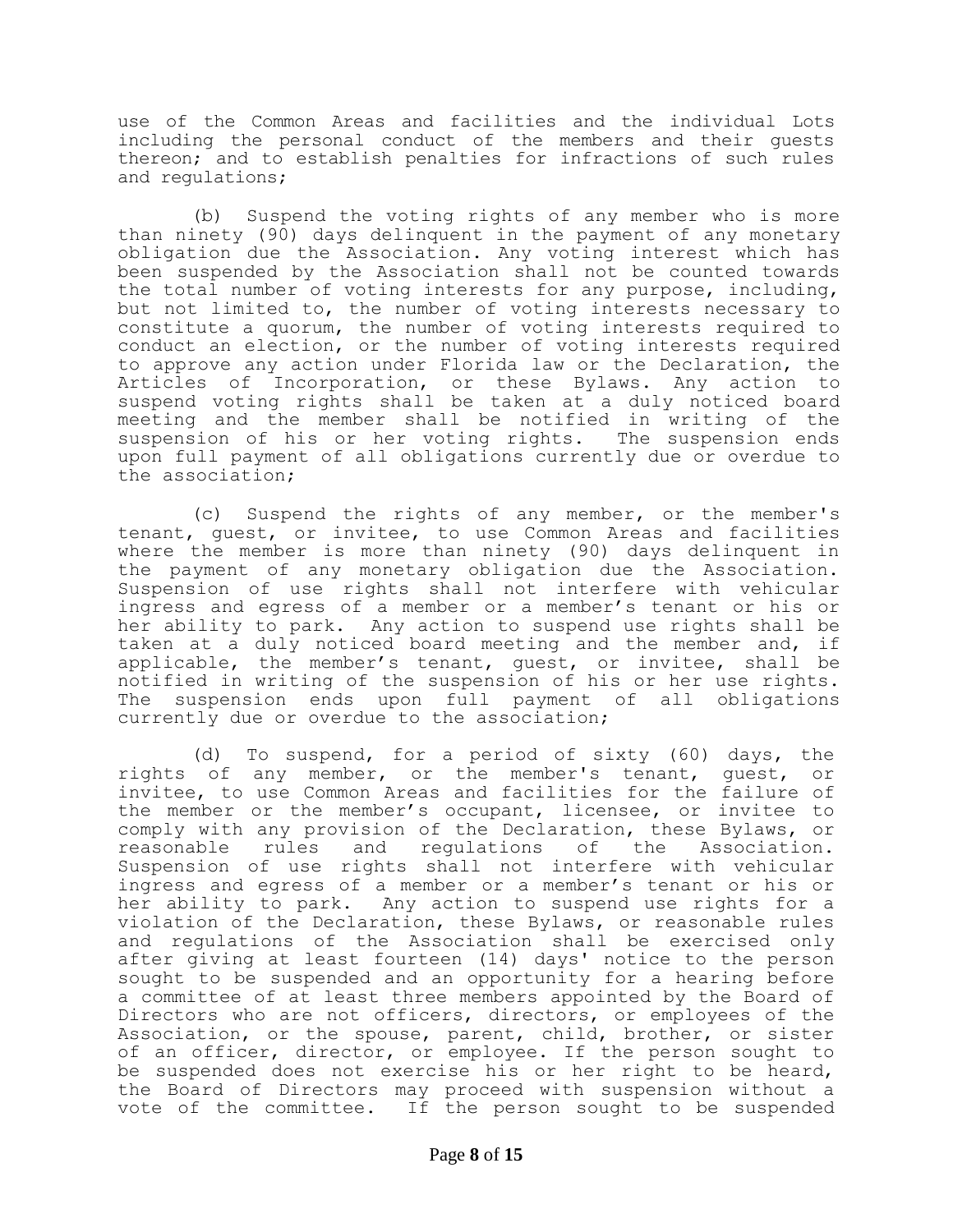does exercise his or her right to be heard and the committee, by majority vote, does not approve the proposed suspension, it may not be imposed. If the Board of Directors imposes a suspension, written notice of such suspension shall be provided by mail or hand delivery to the member and, if applicable, to any tenant, licensee, or invitee of the member;

(e) To levy a fine upon an owner for failure of the owner or the owner's family member, tenant, guest, invitee, or employee, to comply with any provisions of the Declaration, Articles of Incorporation, Bylaws, or reasonable rules and regulations of the Association, provided that the following procedures are followed:

i.) The Board of Directors or its agent shall notify the owner and any others involved of the conflict, infraction or infractions asking that the issue be resolved and that compliance occur.

ii.) Should the issue continue, the Board of Directors or its agent shall notify the owner and any other applicable party of the continued infraction(s). The notice shall include the date and time of the next Board of Directors meeting, that is at least fourteen (14) days from the date of the notice, at which the owner shall have the right to present testimony to the Board of Directors and an independent fining committee as to why a fine should not be imposed. The independent fining committee shall be comprised of at least three members appointed by the Board of Directors who are not officers, directors, or employees of the Association, or a spouse, parent, child, brother, or sister of an officer, director, or employee of the Association.

iii.) If the owner or a representative of the owner fails to appear to exercise the owner's right to a hearing, the Board may impose a fine so long as same has been consented to by the independent fining committee either in advance of the Board meeting or at the meeting at which the fine is imposed. If the owner or a representative of the owner attends the scheduled meeting, testimony and evidence of the noncompliance may be presented and the independent fining committee shall then determine if a fine should be levied and shall make a recommendation to the Board. A written notice of the decision of the Board to impose a fine shall be mailed or hand delivered to the owner and may be mailed or hand delivered to any other involved party no later than twenty-one (21) days after the hearing.

iv.) The Board of Directors may impose a fine up to the maximum allowed by law as same may be amended from time to time, which is currently up to \$100.00 per violation or \$100.00 per day for a continuing violation up to \$1,000.00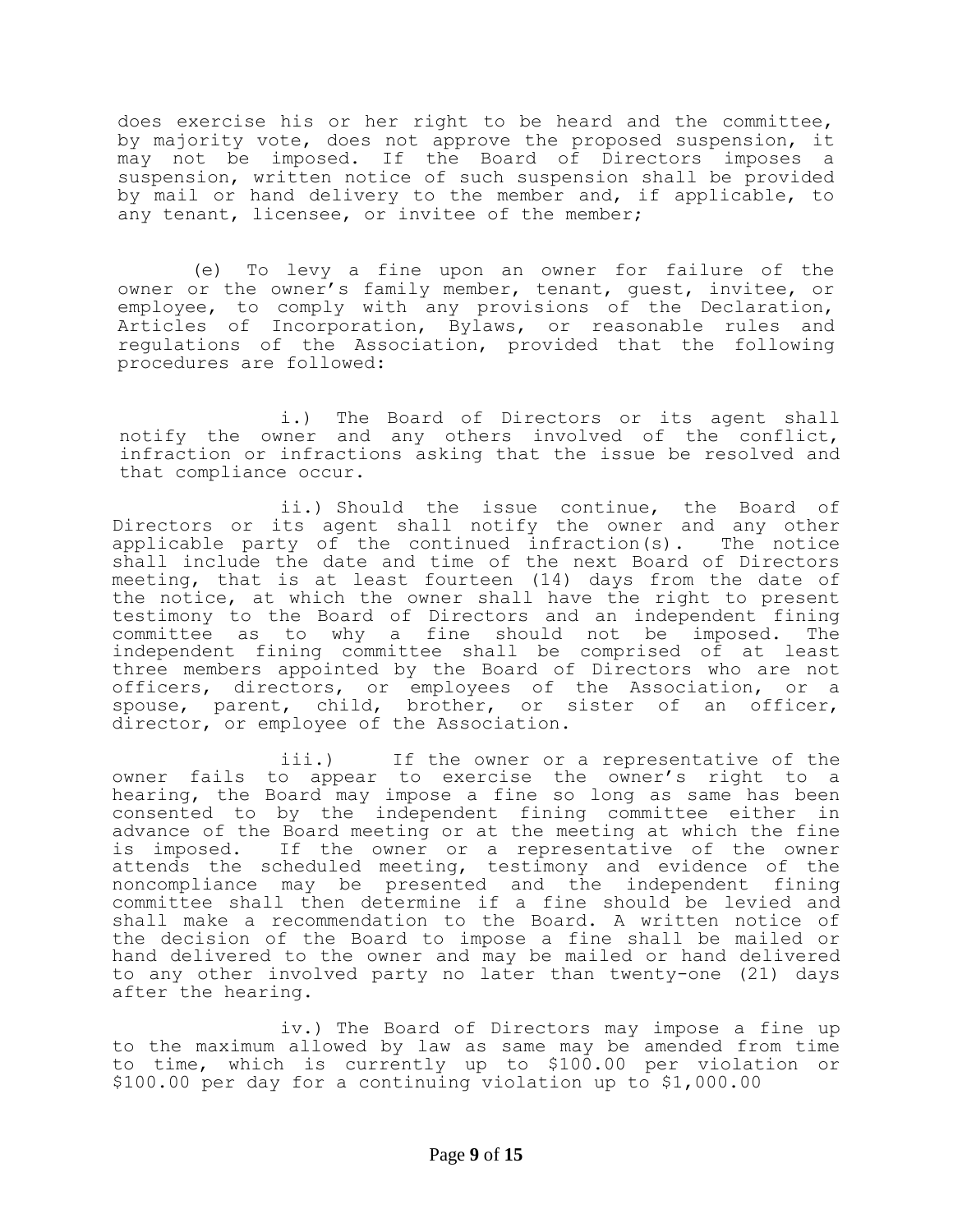v.) A fine as provided for herein shall be due and owing no later than thirty (30) days after the date the written decision is mailed or otherwise delivered to the owner. If payment is not made timely, loss of privileges may be implemented and/or action may be taken to enforce and collect the outstanding fine and the prevailing party in any action to recover a fine shall be entitled to reasonable attorney's fees and costs from the non-prevailing party;

(f) Exercise on behalf of the Association all powers, duties and authority vested in or delegated to the Association and not specifically reserved to the membership by the Declaration, Articles of Incorporation, or by other provisions of these Bylaws;

(g) To remove a director for cause and declare the office of a member of the Board of Directors to be vacant in the event that such member fails to attend three consecutive regularly scheduled meetings of the Board of Directors; and

(h) To employ a manager, independent contractors, legal counsel, accountants, and such other employees or independent contractors as they may deem necessary, and to prescribe their duties.

Section 2. Duties. It shall be the duty of the Board of Directors to:

(a) Cause to be kept a complete record of all its acts and corporate affairs and to present a statement thereof to the members at each annual meeting, or at any special meeting at which such a statement is requested in writing by one-fourth of the voting interests;

(b) Supervise all officers, agents, and employees of the Association and see to it that their duties are properly performed;

(c) As more fully provided in the Declaration, to:

i.) Fix the amount of the annual assessment against each lot at least thirty days in advance of each annual assessment period;

ii.) Send written notice of each assessment to every owner subject thereto at least thirty (30) days in advance of each annual assessment period; and

iii.) Foreclose the lien against any property for which assessments are not paid within thirty (30) days after the due date, or to bring an action at law against the owner personally obligated to pay the same.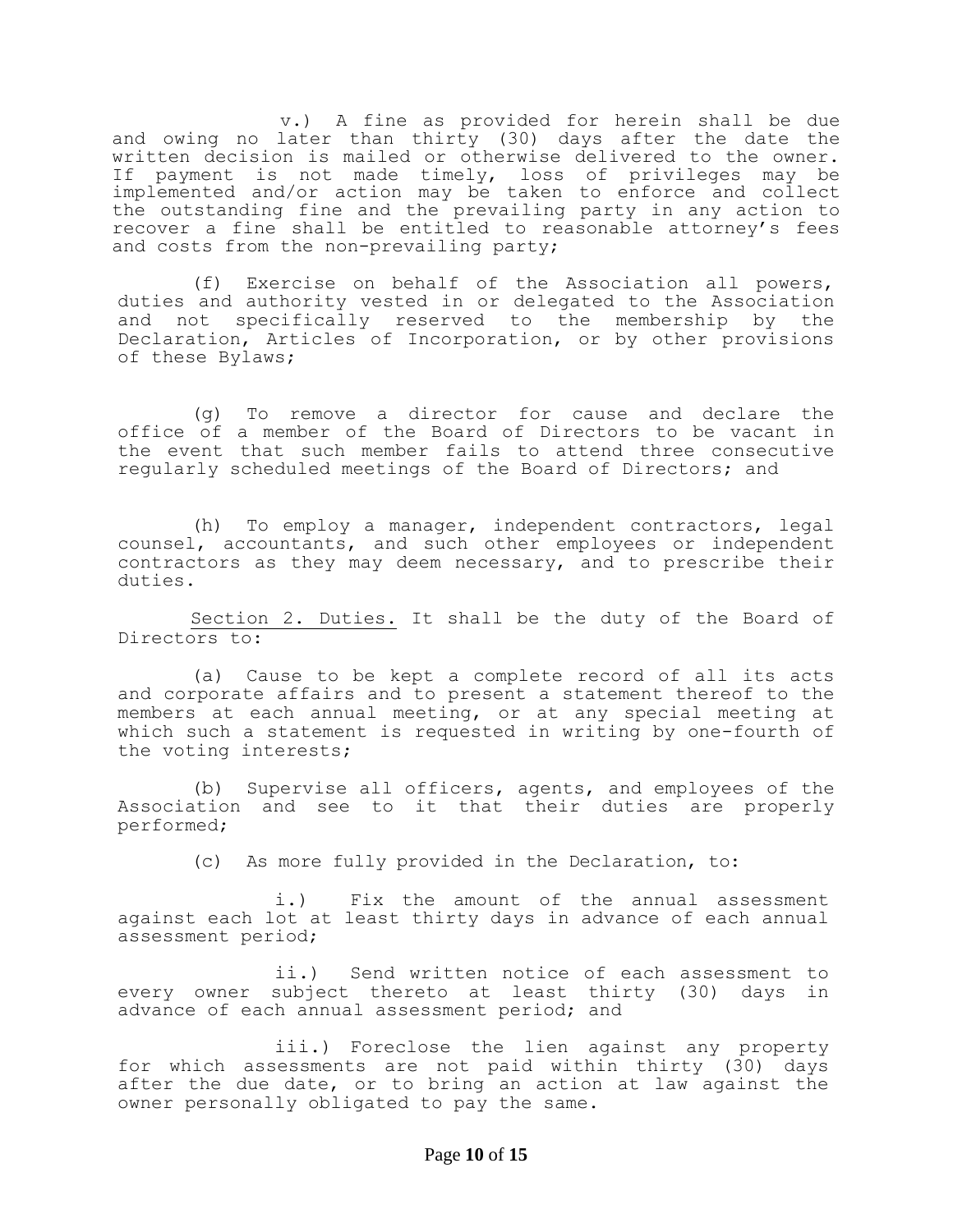(d) Issue, or cause an appropriate officer to issue, on demand to any person, a certificate setting forth whether or not any assessment has been paid. A statement in a certificate to the effect that an assessment has been paid shall constitute conclusive evidence of such payment. The Board may impose a reasonable charge for the issuance of these certificates;

(e) Procure and maintain adequate liability and hazard insurance on all property owned by the Association;

(f) Cause all officers or employees having fiscal responsibilities to be bonded, as it may deem appropriate; and

(g) Cause the Common Area to be maintained.

ARTICLE IX. OFFICERS AND THEIR DUTIES.

Section 1. Enumeration of Offices. The officers of the Association shall be a President and Vice President, who shall at all times be members of the Board of Directors, and a Secretary, Treasurer, and such other officers as the Board may from time to time by resolution create.

Section 2. Election of Officers. The election of officers shall take place at the first meeting of the Board of Directors, following each annual meeting of members.

Section 3. Term. The officers of the Association shall be elected annually by the Board. Each shall hold office for a term of one (1) year unless he or she shall sooner resign, or shall be removed or otherwise be disqualified to serve.

Section 4. Special Appointments. The Board may elect such other officers as the affairs in the Association may require, each of whom shall hold office for such period, have such authority, and perform such duties as the Board may, from time to time, determine.

Section 5. Resignation and Removal. Any officer may be removed from office by the Board at any time with or without cause. Any officer may resign at any time by giving written notice to the Board, the President or the Secretary. Such resignation shall take effect on the date of receipt of such notice or at any later time specified therein, and unless otherwise specified therein, the acceptance of such resignation shall not be necessary to make it effective.

Section 6. Vacancies. A vacancy in any office may be filled by appointment of the Board. The officer appointed to such vacancy shall serve for the unexpired term of the officer he or she replaces.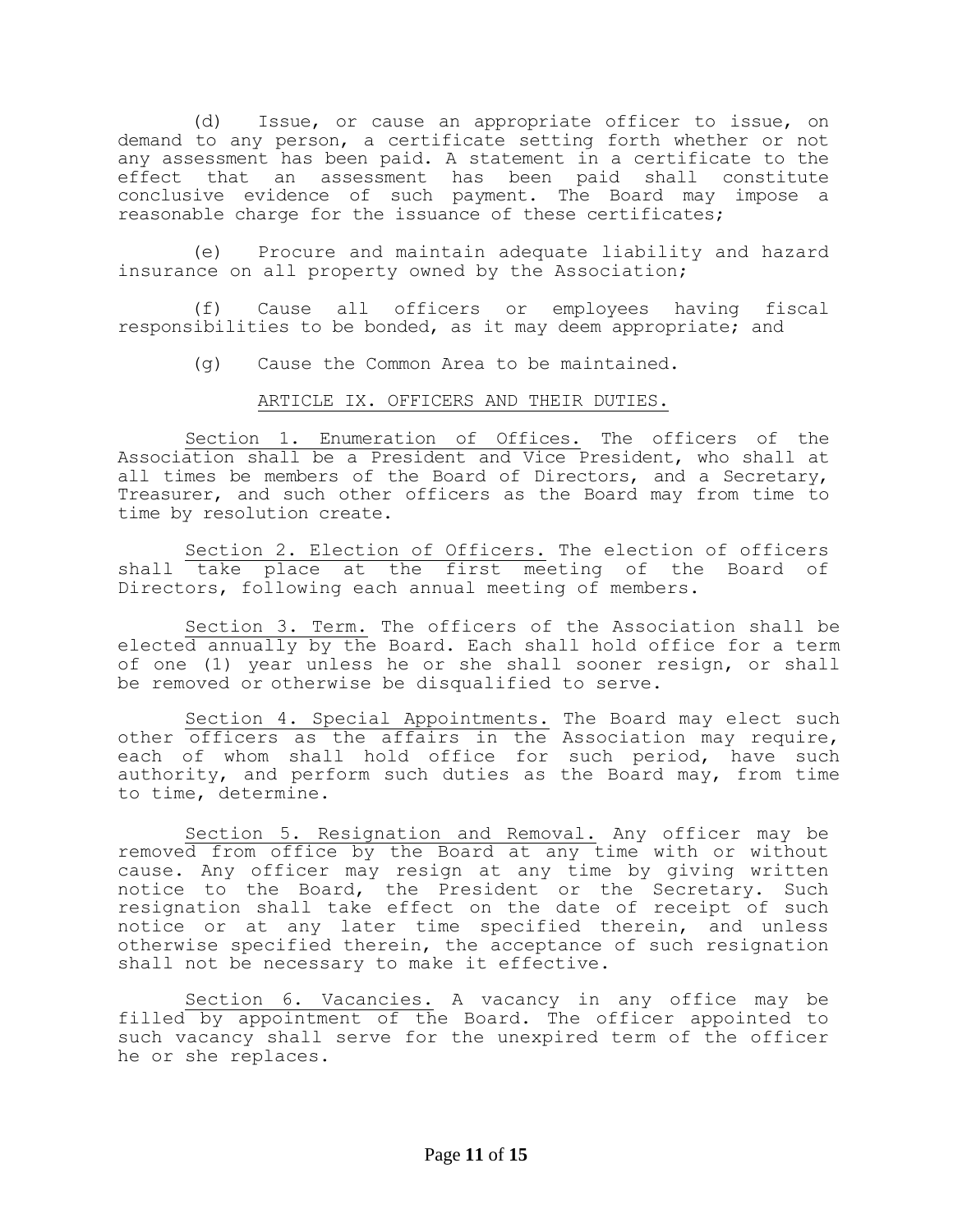Section 7. Multiple Offices. The offices of Secretary and Treasurer may be held by the same person. No person may simultaneously hold more than one of any of the other offices, except in the case of special offices created pursuant to Section 4 of this Article.

Section 8. Duties. The duties of the officers are as follows:

(a) President. The President shall preside at all meetings of the Board of Directors; shall see that orders and resolutions of the Board are carried out; shall sign all leases, mortgages, deeds, and other instruments, and shall cosign all checks and promissory notes.

(b) Vice President. The Vice President shall act in the place of the President in the event of his or her absence, inability, or refusal to act, and shall exercise and discharge such other duties as may be required of him or her by the Board.

(c) Secretary. The Secretary shall record the votes and keep the minutes of all meetings and proceedings of the Board and of the members; serve notice of meetings of the Board and of members; keep appropriate current records showing the members of the Association together with their addresses; and perform such other duties as may be required by the Board or by law.

(d) Treasurer. The Treasurer shall receive and deposit in appropriate bank accounts all funds of the Association, and shall disburse such funds as directed by resolution of the Board of Directors; shall sign all checks and promissory notes of the Association; shall keep proper books of account; shall cause financial reporting to be prepared at the completion of each fiscal year to comply with Florida Statute; and shall prepare an annual budget and statement of income and expenditures, a copy of which documents shall be delivered to each member, and a report on which shall be given at the regular annual meeting of members.

(e) Any of the above duties may be delegated to another individual by action of the Board of Directors.

## ARTICLE X. COMMITTEES

The Board of Directors shall appoint an architectural review committee, as provided in the Declaration. In addition, the Board of Directors may appoint such other committees as it may deem appropriate in the performance of its duties.

# ARTICLE XI. ASSESSMENTS

Section 1. Assessments. As more fully provided in the Declaration, each member is obligated to pay to the Association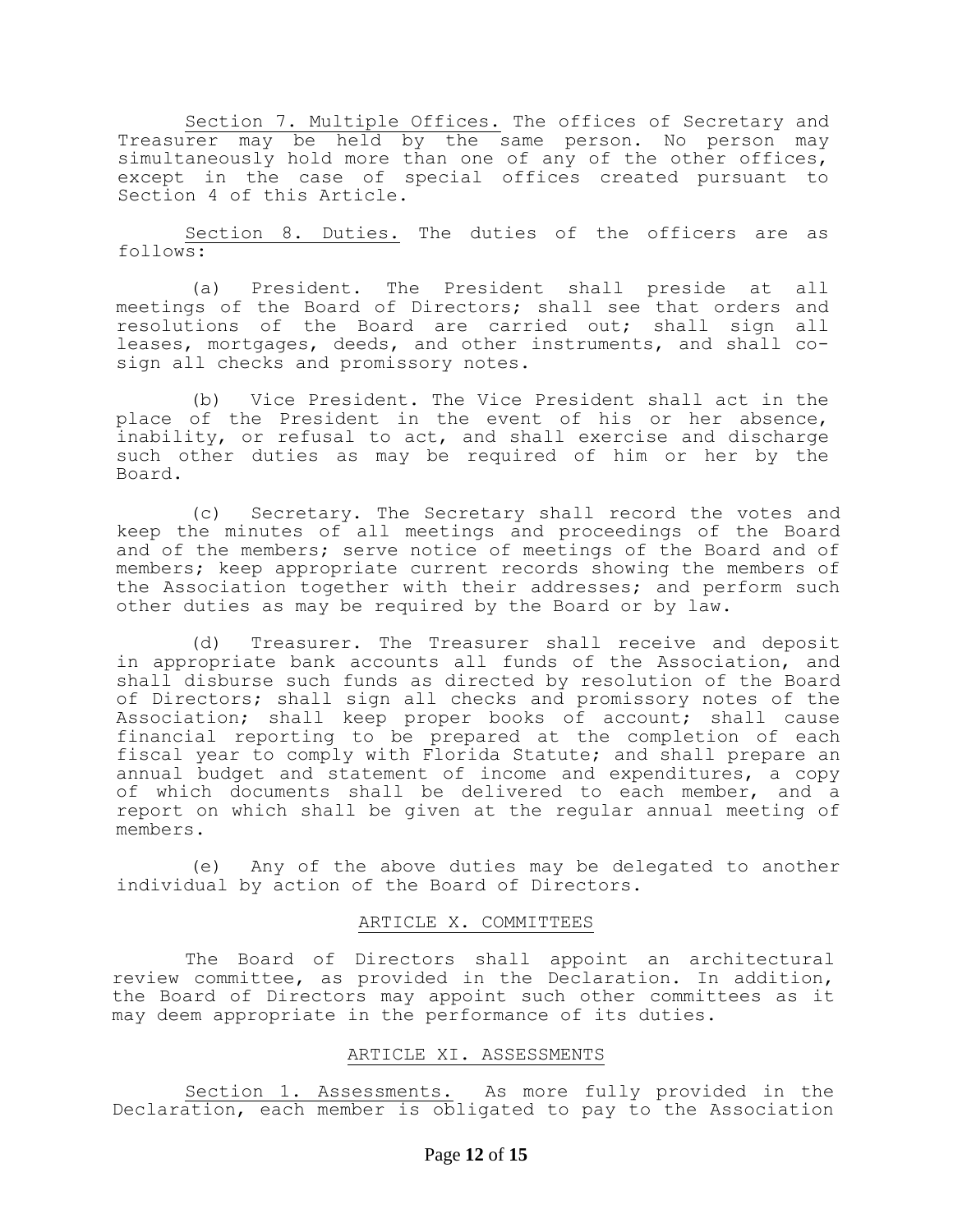annual and special assessments which are secured by a continuing lien on the property against which such assessments are made. Any assessments not paid when due are considered delinquent. If an assessment is not paid within thirty (30) days after the due date, the assessment bears interest from the date of delinquency at the maximum rate allowed by law from time to time, which is currently eighteen percent (18%) per annum, plus an administrative late fee as may be determined by the Board of Directors from time to time, but not to exceed the maximum allowed by law from time to time, which is currently the greater of \$25.00 or 5% of the installment due, and the Association may bring an action at law against the owner personally obligated to pay the same, or may foreclose the lien against his property. Interest, administrative late fees, and reasonable attorneys' fees and costs of any such action shall be added to the amount of any assessment due. No owner may waive or otherwise escape liability for assessments by nonuse of the Common Area or abandonment of his or her lot. The Board of Directors has specific authority to waive interest, administrative late fees, or attorneys' fees and costs for good cause in the Board's sole and absolute discretion.

Section 2. Collection of Rental. If a Lot is occupied by a tenant and the Owner is delinquent in paying any monetary obligation due to the Association, the Association may demand that the tenant pay to the Association the future monetary obligations related to the Lot, including but not limited to the rent, pursuant to the terms and conditions of Section 720.3085, Florida Statutes, as amended from time to time.

(a) The demand is continuing in nature, and upon demand, the tenant must continue to pay the monetary obligations until the Association releases the tenant or the tenant discontinues tenancy of the Lot.

(b) The Association may sue for eviction as if the Association were a landlord under Part II of Chapter 83, Florida Statutes if the tenant fails to pay a monetary obligation. However, the Association is not otherwise considered a landlord under Chapter 83.

(c) The tenant does not, by virtue of payment of monetary obligations, have any of the rights of an Owner to vote in any election or to examine the books and records of the Association.

# ARTICLE XII. BOOKS AND RECORDS; INSPECTION.

The books, records and papers of the Association shall be subject to inspection by any member during ordinary business hours within ten (10) business days of receipt of a written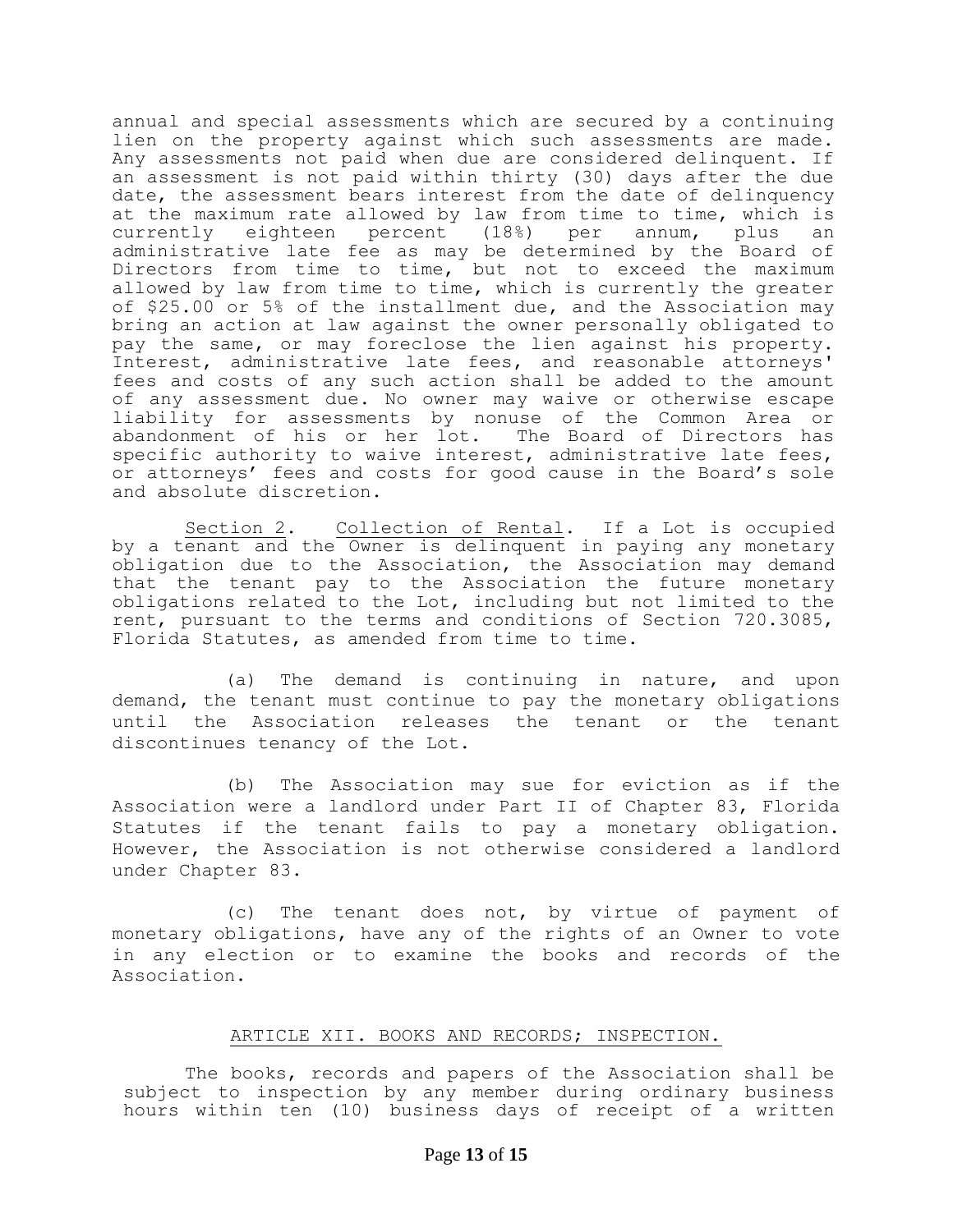request to review same. The Declaration, Articles of Incorporation, Bylaws, and any rules and regulations of the Association shall be available for inspection by any member at the principal office of the Association or such other location as the Board of Directors may determine from time to time, where copies shall be made available for sale at a reasonable price. The Board of Directors may adopt reasonable written rules governing the frequency, time, location, notice, records to be inspected, and manner of inspections, but may not require a Member to demonstrate any proper purpose for the inspection, state any reason for the inspection, or limit a Member's right to inspect records to less than one 8-hour business day per month. The Association may impose fees to cover the costs of providing copies of the official records, including, without limitation, the costs of copying. The Association may charge up to 50 cents per page for copies made on the Association's photocopier. If the Association does not have a photocopy machine available where the records are kept, or if the records requested to be copied exceed 25 pages in length, the Association may have copies made by an outside vendor or association management company personnel and may charge the actual cost of copying, including any reasonable costs involving personnel fees and charges at an hourly rate for vendor or employee time to cover administrative costs to the vendor or Association.

# ARTICLE XIII. FISCAL YEAR.

The fiscal year of the Association shall be the calendar year.

## ARTICLE XIV. AMENDMENTS

These Bylaws may be amended, at a regular or special meeting of members, by affirmative vote of two-thirds of the voting interests, present, in person or by proxy, and voting at a meeting of the members where a quorum is established.

## ARTICLE XV. CONFLICTS.

In the case of any conflict between the Declaration, the Articles of Incorporation, these Bylaws, or any rules and regulations, including but not limited to any architectural guidelines or "Architectural Control Manual" which cannot be reconciled; the Declaration shall control over the Articles, these Bylaws, and any rules and regulations, including but not limited to any architectural guidelines or "Architectural Control Manual"; the Articles shall control over these Bylaws and any rules and regulations, including but not limited to any architectural guidelines or "Architectural Control Manual"; and these Bylaws shall control over any rules and regulations, including but not limited to any architectural guidelines or "Architectural Control Manual". In the event of a conflict